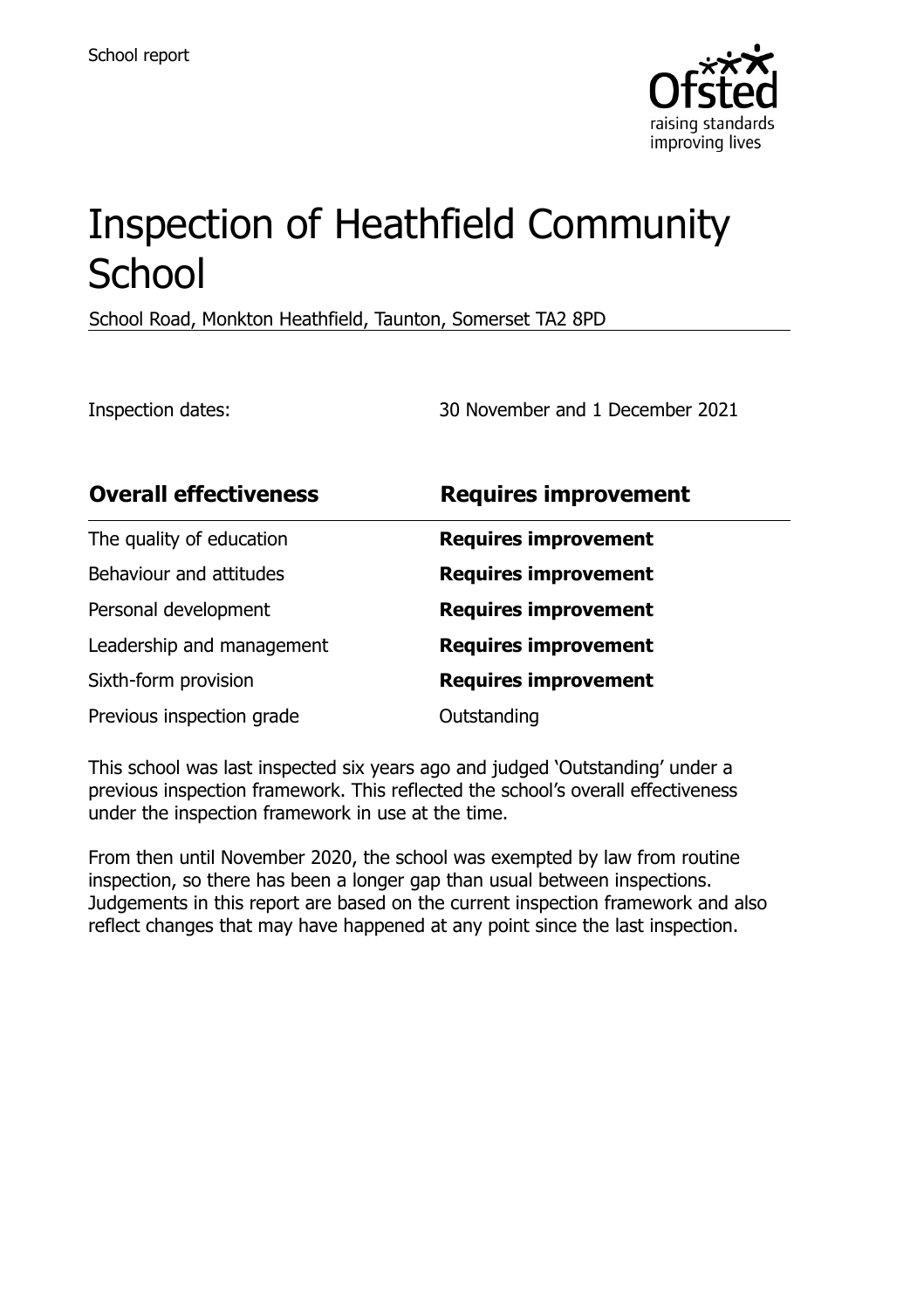

## **What is it like to attend this school?**

Most of the time, pupils can learn without interruption. Pupils said there have been positive changes to the behaviour policy recently, but they would like their relationships with staff to improve further.

However, expectations of how pupils should behave as they move around the school site are not high enough. Too often, pupils' behaviour is poor. A minority of pupils make inappropriate comments which make others feel uncomfortable.

Pupils have opportunities through the curriculum to learn and think about important values, such as mutual respect. Despite this, a small proportion of pupils hold intolerant views. While most pupils feel able to report bullying and have confidence that leaders will deal with this, some pupils experience discrimination from their peers.

The school includes a special centre for pupils with autism spectrum disorder: The Cedar Centre. Pupils attending The Cedar Centre achieve well. They are supported to make their ambitions a reality. However, other pupils with special educational needs and/or disabilities (SEND) do not have such a positive experience. In some subjects, their needs are not understood well enough.

#### **What does the school do well and what does it need to do better?**

Leaders value the arts and have designed a curriculum which reflects this. Pupils, including students in the sixth form, benefit from access to a purpose-built performing arts centre and on-site theatre. All pupils study for a qualification in the creative or performing arts. They are well supported in these subjects, and develop confidence.

In other subjects, curriculum planning does not build well enough on what pupils learn at primary school. Most subject leaders broadly know the topics they want pupils to learn, and in what order. However, their plans do not identify precisely enough the essential content that is needed to prepare pupils for future learning. As a result, teachers emphasise different content. Their expectations of what pupils can learn are also sometimes too low.

Curriculum leaders have not thought enough about how to adapt the curriculum to support pupils with SEND to understand the big ideas in each subject. Some pupils with SEND do not remember the key points. Consequently, they find it difficult to access the learning that follows. By contrast, pupils with SEND attending The Cedar Centre and students in the sixth form are well supported by their teachers.

Leaders have begun to address the weaknesses in provision for pupils with SEND. The local authority is supporting leaders to improve the experiences of pupils with SEND and their families. Although this work is in its infancy, it is starting to have an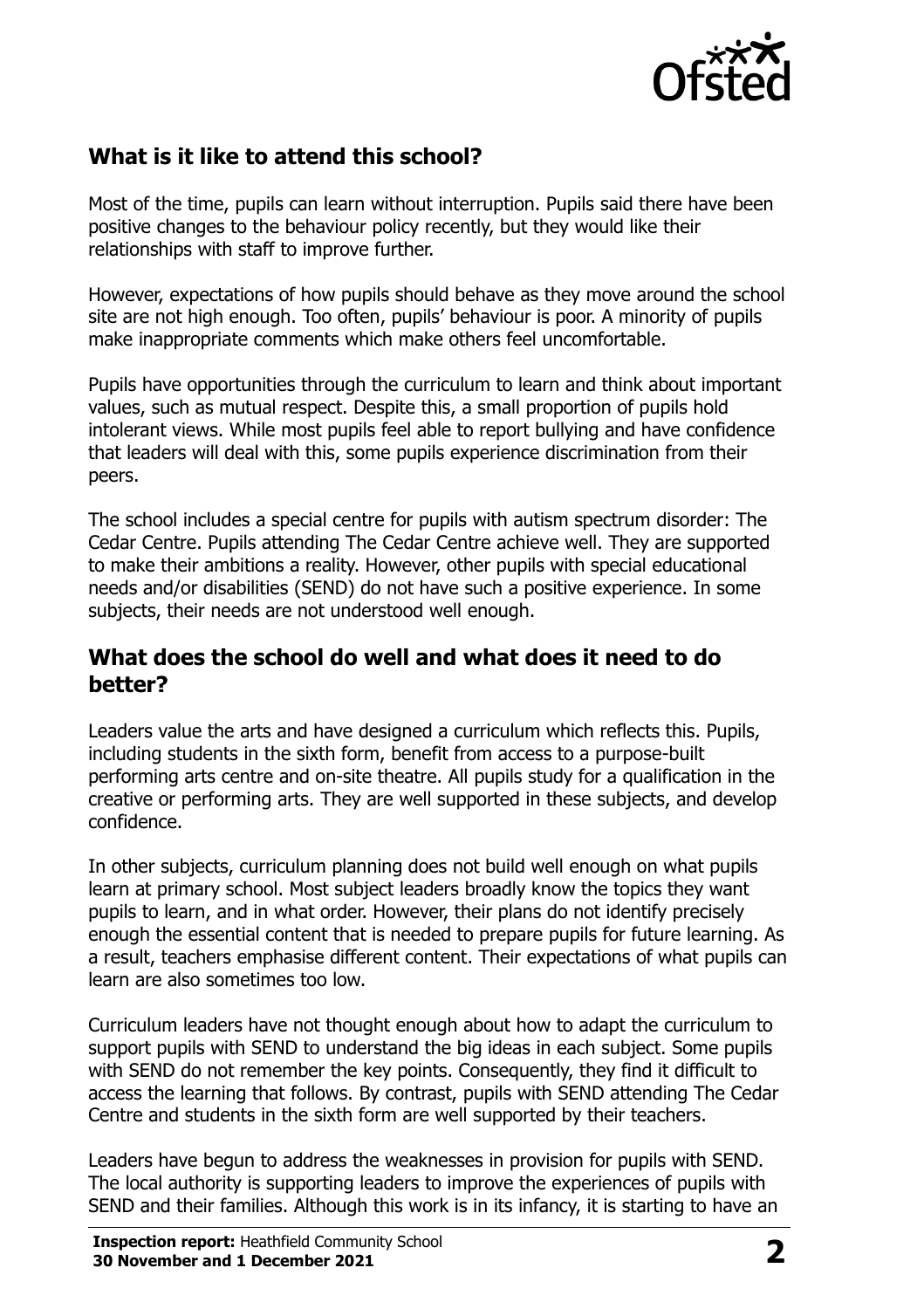

impact. Leaders now identify and assess pupils' needs more effectively. They are developing their use of assessment for those at the early stages of reading so that they know to provide a phonics curriculum when appropriate.

Most pupils behave well and many show good manners, especially during lessons. However, a minority of pupils display behaviours that run against school values. When this happens, leaders use assemblies to make their expectations clear. However, these messages are undermined by inconsistencies in the use of the school's behaviour policy. For example, lateness and pupils' use of inappropriate language sometimes go unchallenged by staff. Some pupils are in the habit of missing lessons.

Pupils get involved in a wide range of extra-curricular activities. They engage in purposeful activities, such as selling vegetables grown on the school plot. There is a successful debating club which participates in prestigious competitions. Leaders ensure that everyone benefits from an enriched curriculum through experiences in the 'Heathfield Passport'.

Activities across the school year combine to provide pupils with personal, social and health education. This includes learning about sex and relationships. Pupils remember isolated discussions about issues, such as consent. However, they do not revisit concepts such as this enough. Consequently, they do not deepen their understanding year on year.

Leaders have not ensured that older pupils, including those in the sixth form, continue to learn about different religions. Although pupils continue to discuss values such as tolerance, they are not well informed. This limits the extent to which pupils leave school confident to work and live alongside others.

The school meets the requirements of the Baker Clause, which requires schools to provide pupils in Years 8 to 13 with information about approved technical education qualifications and apprenticeships. In the sixth form, the information and advice pupils receive are limited to the performing arts industry.

## **Safeguarding**

The arrangements for safeguarding are effective.

Staff readily report any concerns in the school's secure system. They have confidence that leaders will take appropriate action.

Leaders work with a range of external services. Their connections with external professionals have deepened because of the COVID-19 pandemic. Leaders are strengthening the capacity of the internal safeguarding team. Increasingly, pupils and staff refer to the SafeHub if something is worrying them. A wide range of staff are involved in getting help to pupils and their families.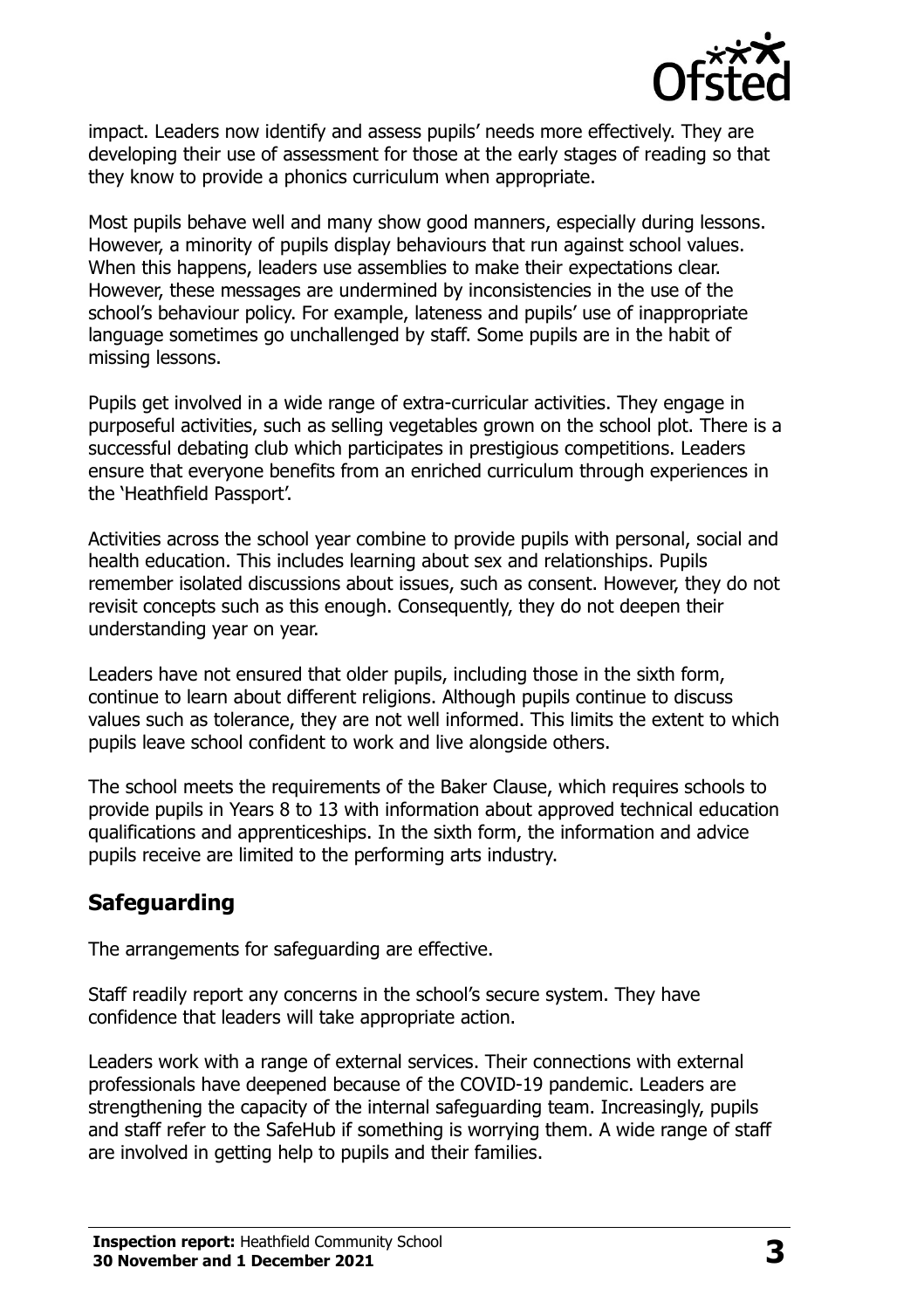

In the light of the recent review of sexual abuse and harassment in schools, leaders have asked pupils and staff to reflect and give feedback on the impact of peer-onpeer abuse.

## **What does the school need to do to improve?**

#### **(Information for the school and appropriate authority)**

- Expectations of how pupils can and should behave are too low. Although most pupils behave well in lessons, there is poor behaviour displayed by some pupils around the school site. Leaders must raise their own expectations, and those of staff, ensuring that all adults in the school work together to take an effective and consistent approach to discipline.
- The curriculum in some subjects does not build on what pupils already know. Leaders have not set out with enough clarity what they expect pupils to know and remember as they progress through the curriculum. As a result, pupils do not build up detailed knowledge in each subject. Leaders should ensure that the curriculum is planned and sequenced to enable pupils to add to and deepen their knowledge over time.
- Leaders have not adapted the curriculum to enable pupils with SEND to learn the essential concepts as well as their peers. In some subjects, teaching is not effective or supportive for these pupils. Consequently, some pupils with SEND do not develop a secure understanding, and so they become discouraged. Leaders must ensure that teachers know how to support pupils with SEND to learn the key concepts of their subject.
- There is a rich and varied programme to support pupils' personal development. However, this is not organised or delivered well enough to provide pupils, including students in the sixth form, with the range of benefits that leaders intend. Leaders should ensure that their work to promote the personal development of pupils provides regular opportunities for pupils to think deeply about who they want to be and how they relate to others.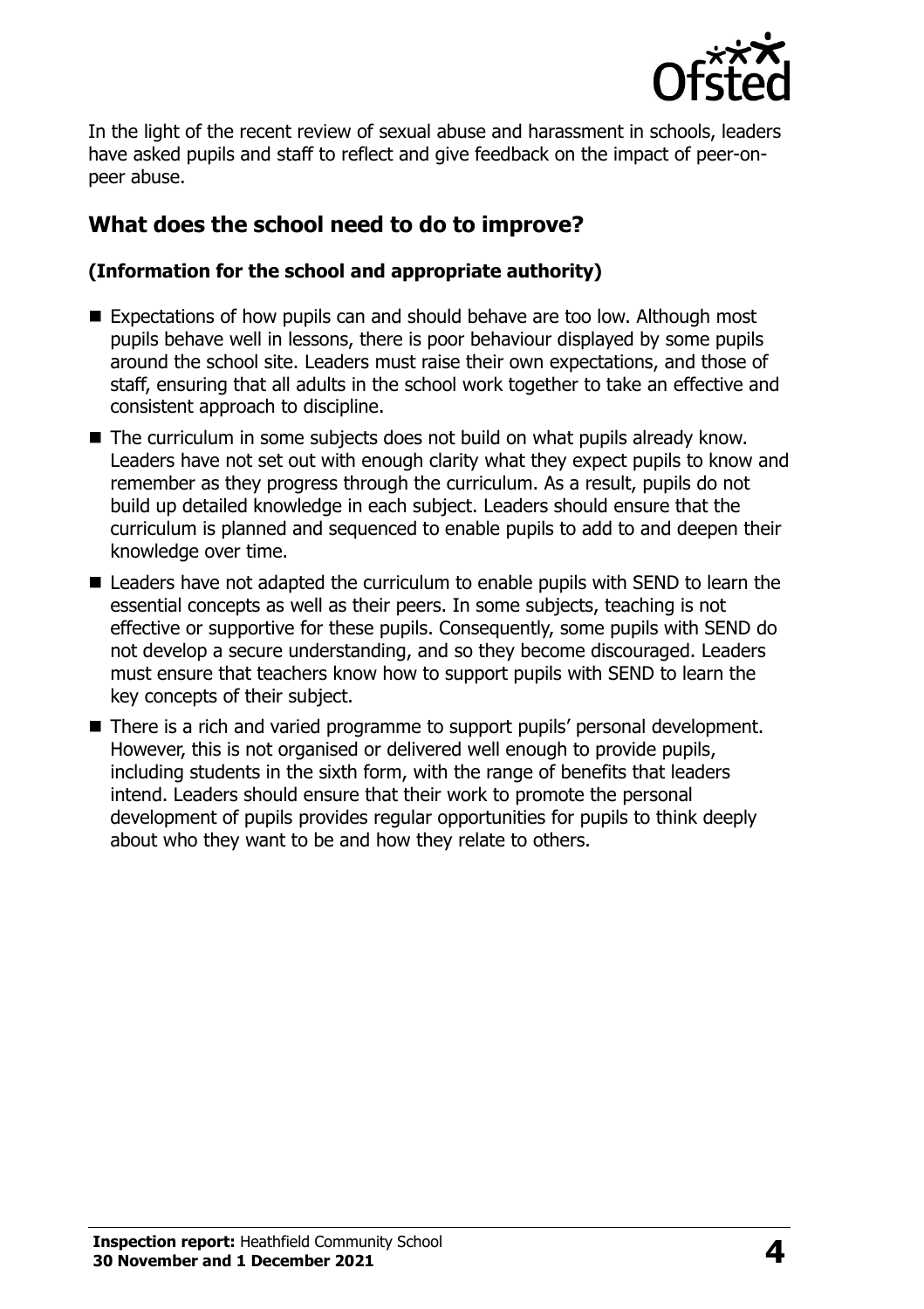

### **How can I feed back my views?**

You can use [Ofsted Parent View](http://parentview.ofsted.gov.uk/) to give Ofsted your opinion on your child's school, or to find out what other parents and carers think. We use information from Ofsted Parent View when deciding which schools to inspect, when to inspect them and as part of their inspection.

The Department for Education has further [guidance](http://www.gov.uk/complain-about-school) on how to complain about a school.

If you are the school and you are not happy with the inspection or the report, you can [complain to Ofsted.](http://www.gov.uk/complain-ofsted-report)

#### **Further information**

You can search for [published performance information](http://www.compare-school-performance.service.gov.uk/) about the school.

In the report, '[disadvantaged pupils](http://www.gov.uk/guidance/pupil-premium-information-for-schools-and-alternative-provision-settings)' refers to those pupils who attract government pupil premium funding: pupils claiming free school meals at any point in the last six years and pupils in care or who left care through adoption or another formal route.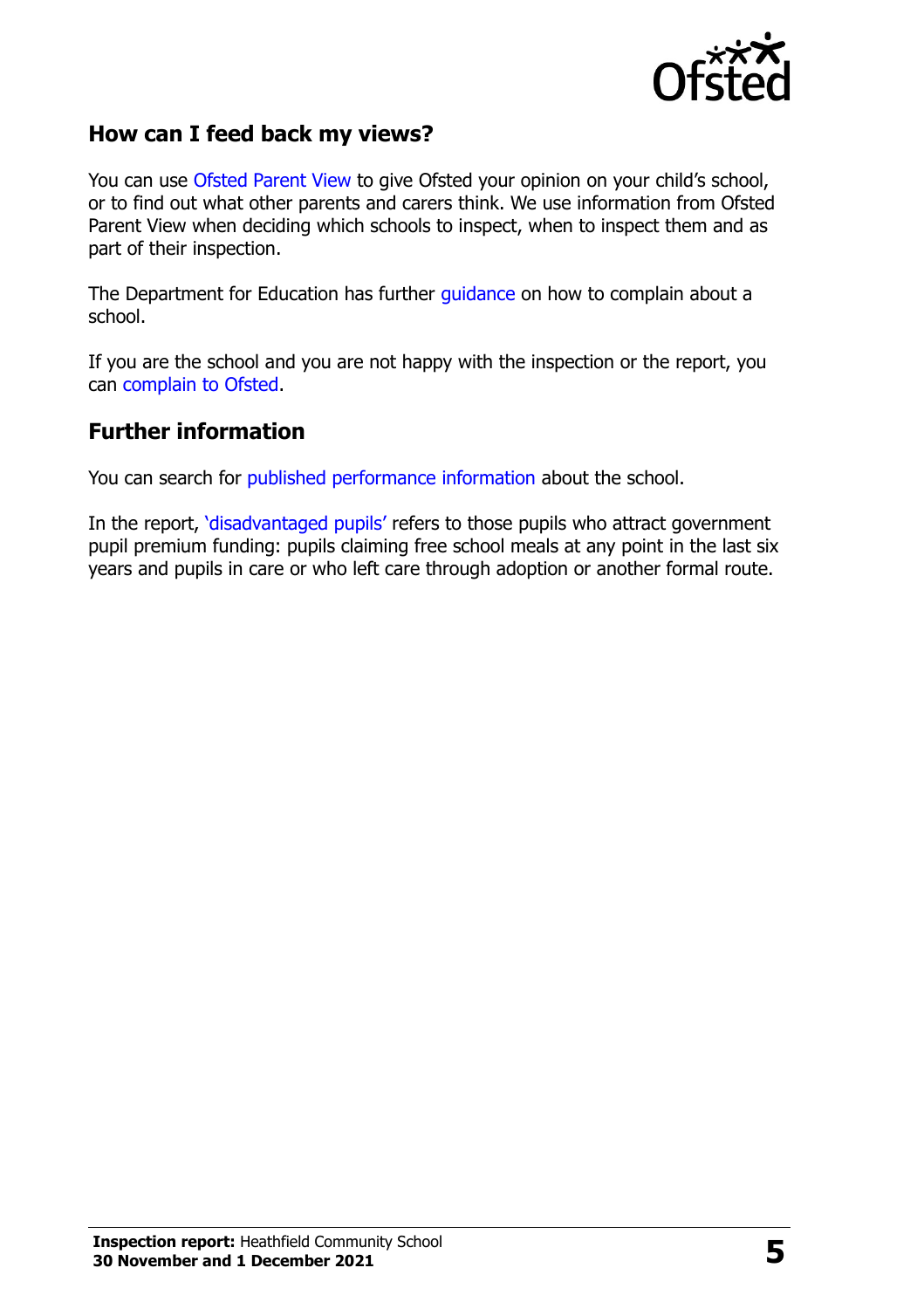

## **School details**

| Unique reference number                            | 123883                                        |  |
|----------------------------------------------------|-----------------------------------------------|--|
| <b>Local authority</b>                             | Somerset                                      |  |
| <b>Inspection number</b>                           | 10207242                                      |  |
| <b>Type of school</b>                              | Secondary comprehensive                       |  |
| <b>School category</b>                             | Maintained                                    |  |
| Age range of pupils                                | 11 to 18                                      |  |
| <b>Gender of pupils</b>                            | Mixed                                         |  |
| <b>Gender of pupils in sixth-form</b><br>provision | Mixed                                         |  |
| Number of pupils on the school roll                | 1360                                          |  |
| Of which, number on roll in the<br>sixth form      | 76                                            |  |
| <b>Appropriate authority</b>                       | Local authority                               |  |
| <b>Chair of governing body</b>                     | James Stone                                   |  |
| <b>Headteacher</b>                                 | Peter Hoare                                   |  |
| Website                                            | http://www.heathfieldcommunityschool.c<br>om/ |  |
| Date of previous inspection                        | 22 and 23 January 2015                        |  |

## **Information about this school**

- This is a larger-than-average secondary school.
- The school includes a sixth-form centre called The SPACE. All students in the sixth form study for a single qualification in the performing arts.
- $\blacksquare$  In addition, the school runs a specially resourced provision for pupils with autism spectrum disorder: The Cedar Centre.
- $\blacksquare$  The proportion of pupils with SEND is well above the national average.
- At the time of the inspection, the local authority was supporting the school to improve the provision for pupils with SEND.
- The school uses one registered alternative provider and three unregistered alternative providers.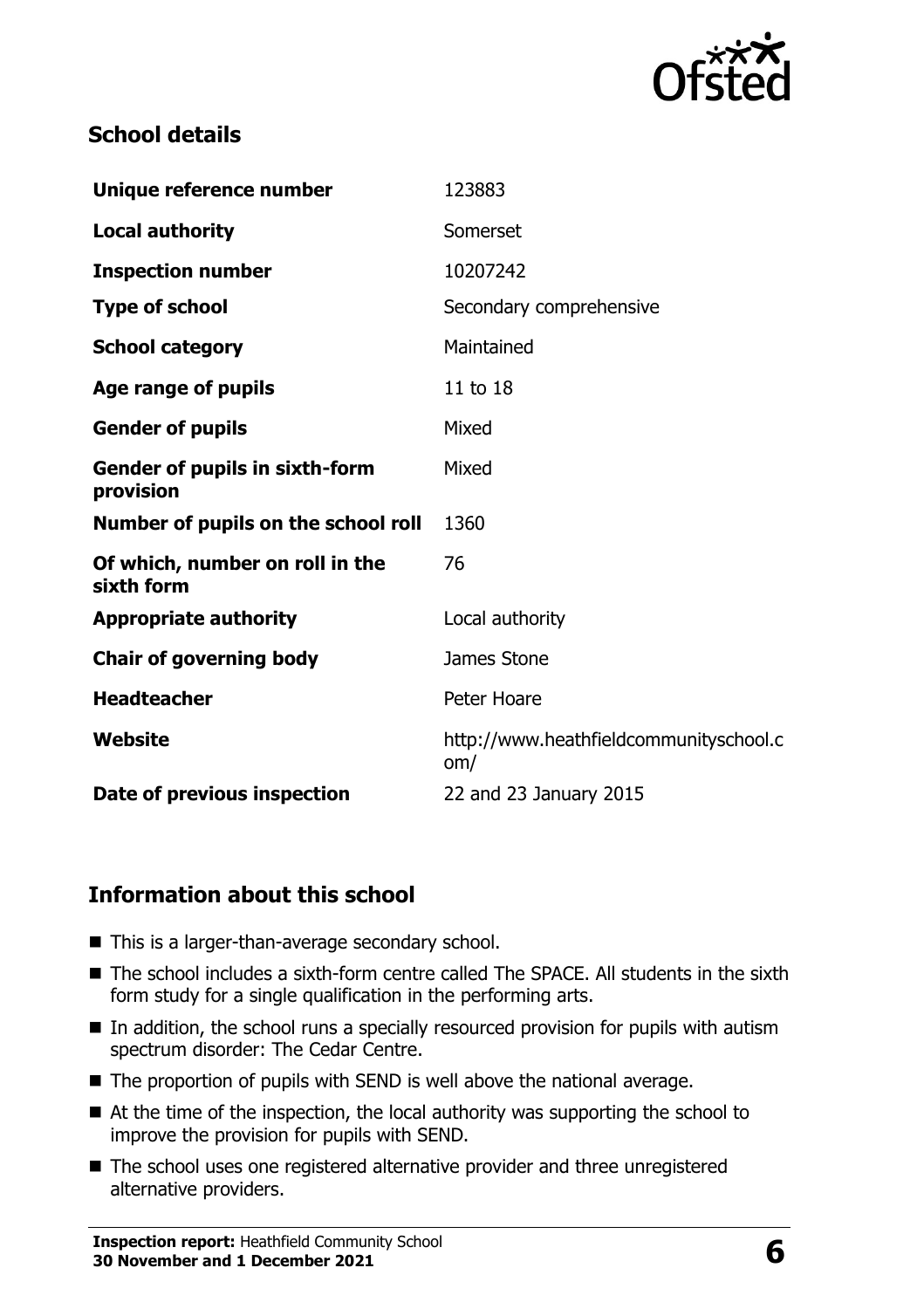

## **Information about this inspection**

The inspectors carried out this inspection under section 5 of the Education Act 2005.

- This was the first routine inspection the school received since the COVID-19 pandemic began. Inspectors discussed the impact of the pandemic with school leaders and have taken that into account in their evaluation.
- Inspectors held meetings with the headteacher; a range of senior leaders, including the special educational needs coordinator and the designated safeguarding leader; a group of governors; and the head of school improvement from the local authority.
- Inspectors carried out deep dives in: English, science, French, art and drama. For each deep dive, inspectors met with subject leaders, looked at curriculum plans, visited a sample of lessons, spoke to teachers, spoke to some pupils about their learning and looked at samples of pupils' work.
- Inspectors also spoke to leaders and visited lessons in other subjects.
- To gather evidence on the safeguarding of pupils, inspectors scrutinised the single central record of adults working within the school. Inspectors met with leaders and staff in the safeguarding team, scrutinised records and held discussions with pupils, including pupils in single-sex groups. Inspectors observed pupils moving around the site and during break and lunchtime, held discussions with staff and considered communications from parents.
- Inspectors visited the centre for sixth-form provision and held discussions with leaders there.
- Inspectors visited the specially resourced provision for pupils with autism spectrum disorder, and held discussions with leaders.
- Inspectors considered 249 responses to Ofsted's online questionnaire for parents, Parent View, including 167 free-text comments. Inspectors took into account 73 responses to the staff survey, and other written communications from staff. Inspectors also considered a small number of responses to the pupil survey.

#### **Inspection team**

| Lydia Pride, lead inspector | Her Majesty's Inspector |
|-----------------------------|-------------------------|
| Gill Hickling               | Ofsted Inspector        |
| Will Morgan                 | Ofsted Inspector        |
| Iain Freeland               | Ofsted Inspector        |
| Sarah McGinnis              | Her Majesty's Inspector |